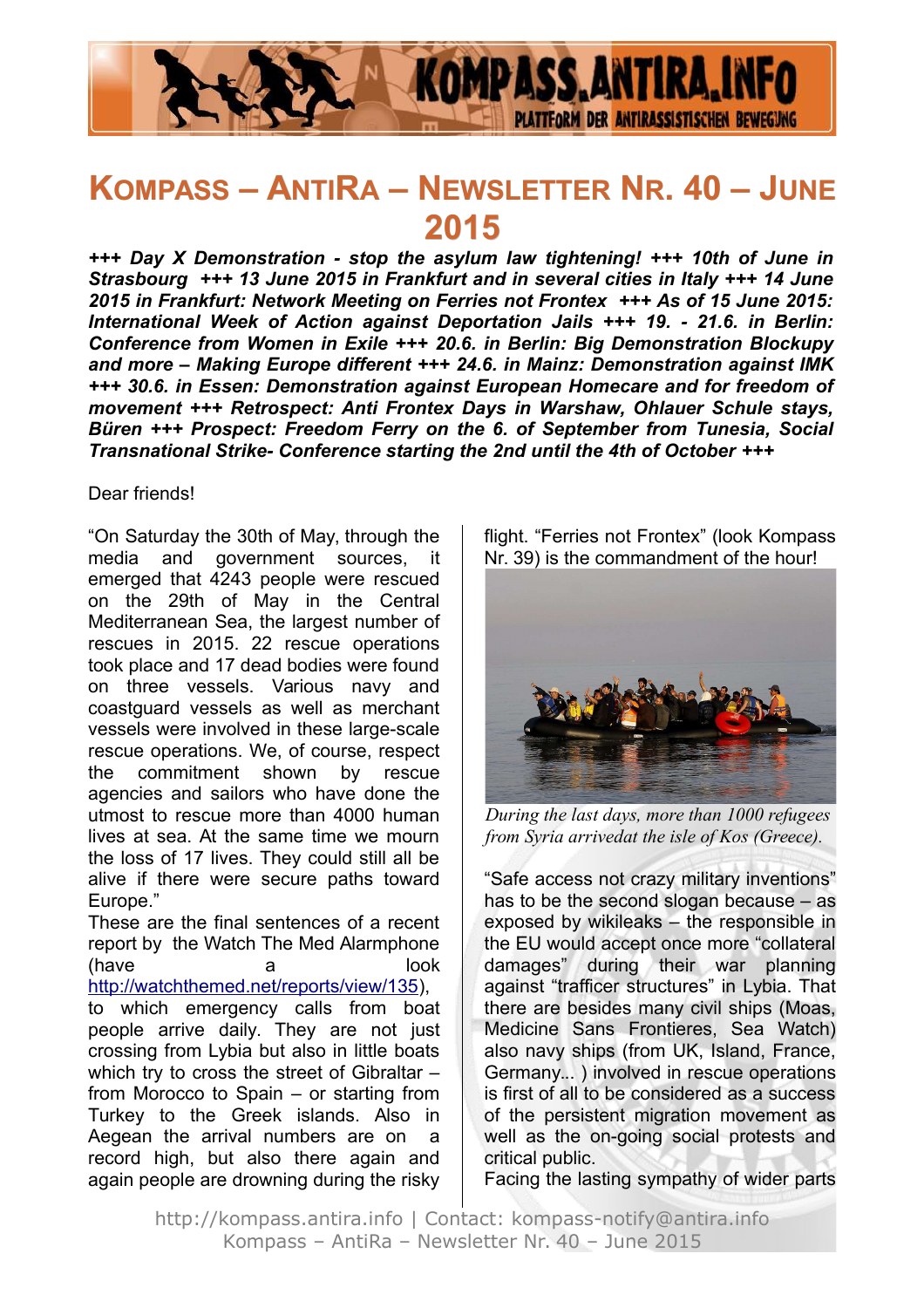

of the population big NGOs are able to obtain donations to finance the expensive services. And our Bundesregierung who did not want to know anything about an increase of the rescue capacities shortly after the last tragedies and rejected any own involvement, now there are two navy ships on the ground on rescue duty and explicitly under the control of Rome and not Warshaw refered to the Frontex Operation Triton since the 8th of May.



Das wäre undenkbar ohne den massiven politischen öffentlichen Druck der vergangenen Wochen, von den Reedern mit ihrer sehr eindrücklichen Erklärung über die Statements von Pro Asyl, Sea Watch und Alarmphone (u.a. für Radio Vatikan!) und nicht zuletzt den vielfältigen Protesten auf der Straße. Ob am 10.6. in Strasbourg oder am 20.6. in Berlin (siehe Kalender unten), jetzt geht es darum, diesen Druck aufrecht zu erhalten und dabei insbesondere die geplanten Militäreinsätze gegen potentielle Flüchtlingsboote und "Schlepper" als "infame Verlängerung der Schande Europas" zu denunzieren.

That is unimaginably without the massive policital public pressure of the past weeks; the Reedem with their very clear statement about the statements from Pro Asyl, Sea Watch and Alarmphone (also for Radio Vatikan!) and not least the varied protest on the streets.

If the 10th of June in Strasbourg or the

20th of June in Berlin (have a look at the calendar at the bottom), now it is about keeping the pressure and especially denounce the planned military services against potential refugee boats and "smuggler" as a "disgraceful extension of the same of Europe".

And once more: let's combine these struggles against the deadly external borders of the EU with the protest against the inner borders! Because right now inside the Bundestag the law concerning the "revision of the right to stay and the termination of residence" is debated. This draft law contains completely unacceptable tightenings concerning the right to stay which results in massive extensions of arrests of persons seeking protection.

It can be considered as a positive sign of procrastination that the passing of this law has been postponed many times but the re-opening of detention centre in Büren marks the forseeable way of this "reform". Thats why below this text the last-minuteappeal of the Niedersächsischen Flüchtlingsrat asks to join the pressuremaking on the representatives.

Finally: In Frankfurt there will a "Project-Shelter-Demonstration" the 13th of June, which puts the homelessness of migrants and refugees as a subject of discussion. Demanded is a self-organized migrant centre and a supply of social living space (see below). The connection which is made up by refering to the general social question of living seems more than necessary to us. Because there are many tries to finance the necessary payments in the refugee sector from above through cuts in other social sectors and to play them off against each other. And this plays Pegida and Co into their hands.

The same applies to the labour market: against the local splitting and a supposed competition for working places the general insecurity and in this topic the special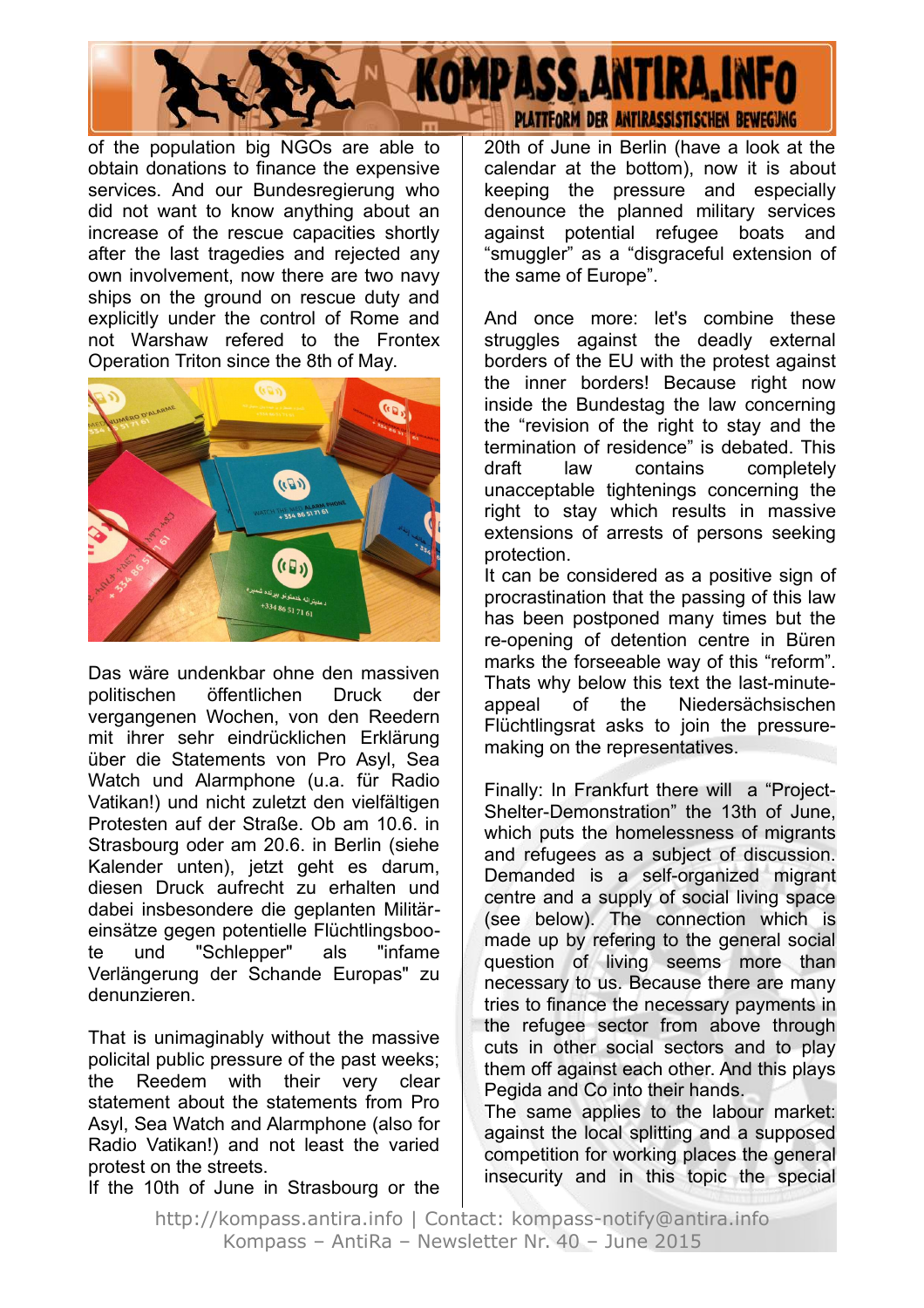

exploitation of migrants must be focused. For this purpose there was formed in the last years in some cities "MigrAr" (Migration and Work) – contact points which have been expanded in the mean time through full time consultation bureaus by the trade union for south-eastern european migrant workers. Below you find information and links as well as a hint to the transnational approch of "social strike" which has been formed from an international Bloccupy-Network and in

With antiracist greetings, The Kompass Team Contact: [kompass-notify@antira.inf](mailto:kompass-notify@antira.info)o which migrant working struggles against the "government of mobility" play a central role.

PS : The start of the actions against the G7-Top in Elmau took place at the moment of our editing deadline; too late for mobilizing once again and too early to take stock of the situation. We did mention the Anti-G7 Infotour in our last Newsletter and will get back to it in our next issue.

## **DATES IN JUNE:**

### **Day X Demonstration - stop the asylum law tightening!**



Nicht mit uns! asylrechtsverschaerfung-stoppen.de

The original time schedule for the draft law concerning the redetermination of the right to stay and the terminating of residence has been postphoned. The 2./3. reading of this draft law is most likely

happening in June 2015. The last Bundestag session before summer break is the 10th of July and the coalition government is not willing to miss

this date. In Berlin it is talked about a Day X Demonstration, Flüchtlingsrat Niedersachsen has started another iniative to write to all represantives:

<http://www.nds-fluerat.org/16034/aktuelles/aktion-gegen-aufenthaltsbeendigungsgesetz/>

| More                             | dates | and | actions: | http://www.asylrechtsverschaerfung-stoppen.de/ | and |
|----------------------------------|-------|-----|----------|------------------------------------------------|-----|
| http://stopasyllaw.blogsport.eu/ |       |     |          |                                                |     |

#### **10th of June in Strasbourg**

A Boat to the European Parliament – Ferries not Frontex

Protest and Boat Action to support the demands of migrants, meeting point 4.30pm in front of the palace of the European Court of Justice for human rights

Stop the Dying and Disappearing of Migrants on Sea!

The tousands of dying migrants and refugees in the Mediterranean Sea are a direct consequence of the Eurpean migration policy.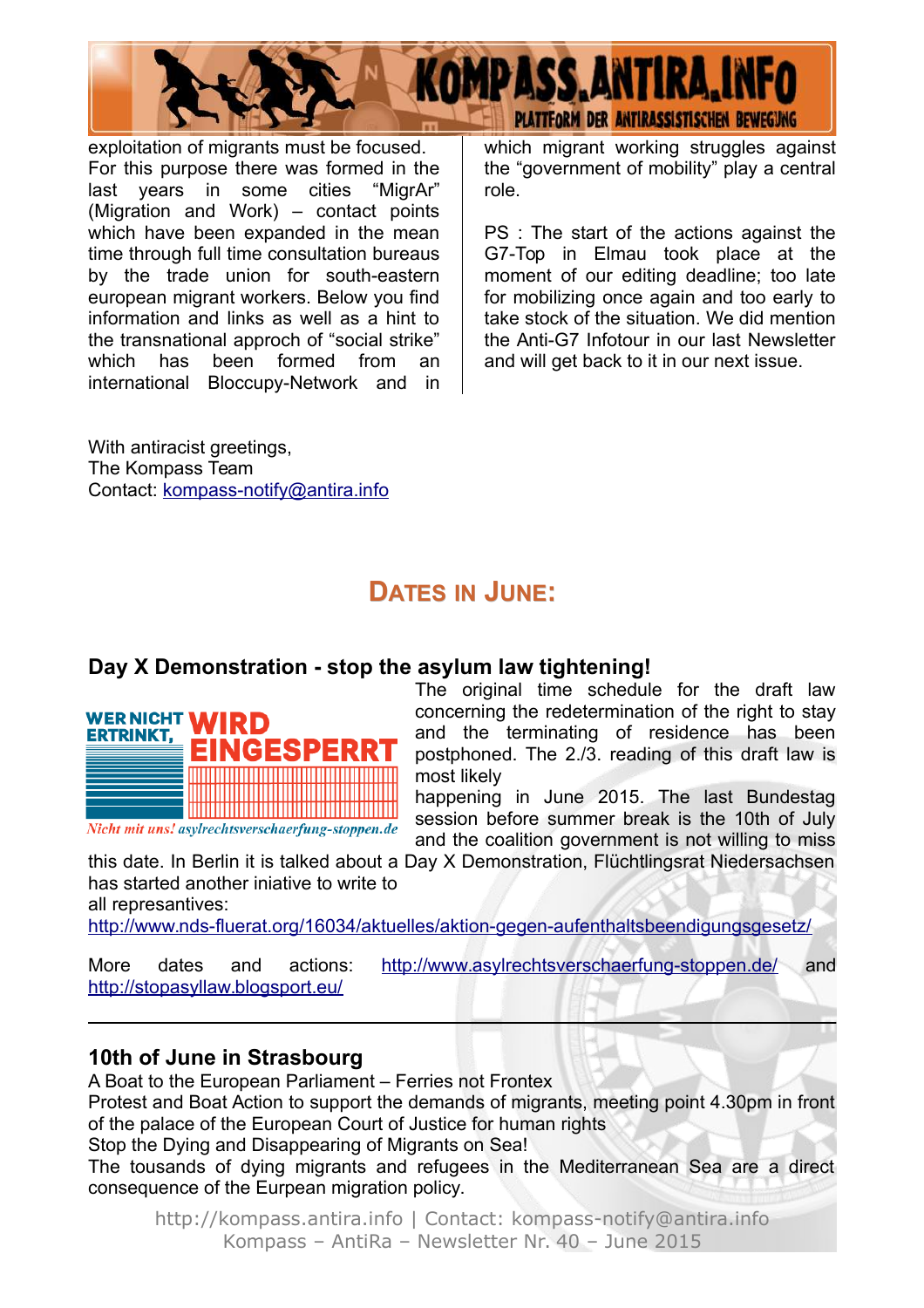

We condemn:

\* An Europe which getting more and more murderous because of it's obsession of security. \* The outsourcing of European migration and refugee policy to states on the other side of

the Mediterranean Sea. Because this means serious injuries of human rights and dignity. \* The hypocrisy and the egoism of the European states which don't want to support Italy to continue Mare Nostrum.

For freedom of movement!

The Action Day is organised by a network of antiracist groups in Stasbourg, with the participation of activists from Tunesia (La Terre pour Tous), Mali (AME), Watch The Med, Alarmphone …

Contact: [atmf.strasbourg@gmail.com](mailto:atmf.strasbourg@gmail.com)

### **13 June 2015 in Frankfurt and in several cities in Italy**

Demonstration in Frankfurt: start at 3 p.m. at Hauptbahnhof

New practice in Frankfurt: the solidarity with refugees becomes real.

- for a self-managed migrant centre!
- for coexistence in solidarity!
- against racism and exclusion!

Initiatives of a broad regional coalition in the Rhine-Main, complete call in many languages and more: <https://www.facebook.com/events/1448061118821093/>



#### **In Italy:**

Freedom not borders! Unconditioned visa for all migrants! On 13 June in Bologna, Bari, Roma, Brescia and Mantova there will be a day of mobilization of migrants, precarious and workers for a European minimum visa of two years, unconditioned, against the blackmail of the connection between visa and labour contract, against the Dublin regulations and the division between migrants and refugees. Precarious and industry workers will take the streets with migrants to oppose institutional racism, as a common stance against exploitation and division in the workplace and the hierarchies produced by the European way of governing mobility.

#### **12 June 2015 in Hamburg – Meeting on Migration and Labour**

"Extreme exploitative conditions for migrants"

At 6 p.m. in the Gewerkschaftshaus, Besenbinderhof 60

Reports from MigrAr Hamburg on the themes of fair mobility and the struggle for labour rights for refugees ...

Contact: MigrAr Hamburg

(See also below the Info Block on Migration and Labour ...)

### **14 June 2015 in Frankfurt: Network Meeting on Ferries not Frontex**

From 9.30 a.m. to 5.30 p.m. in the Studierendenhaus at the old Uni-Bockenheim, Mertonstraße 26.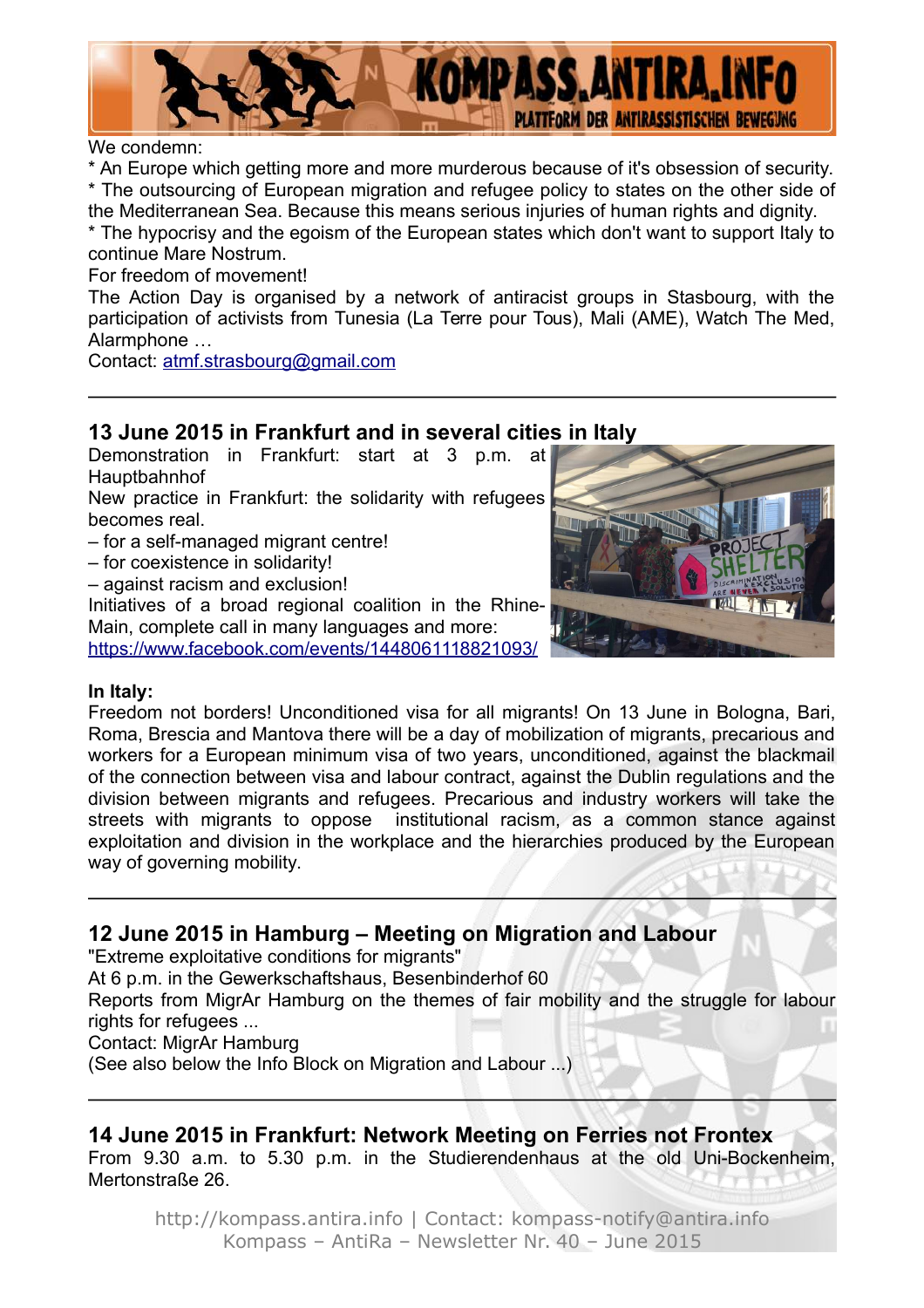

"Let's realize the idea of a civilly-disobedient humanitarian ferry" -

With reference to the statement of the Watch The Med Alarm Phones on Ferries not Frontex, this meeting (which shall be held in English) is meant to be about concrete possibilities of realizing this ambitious project, about an elaborate discussion of the complex preconditions and about creating working groups...

Contact: [noborderffm@riseup.net](mailto:noborderffm@riseup.net)

### **As of 15 June 2015: International Week of Action against Deportation Jails**

The Spanish CIE's NO campaign calls up for an international week of action against deportation jails, in particular on 15 June, the international day against deportation prisons, in order to demand the closure of all deportation prisons. An international CIE's ¡NO! campaign must be created to expand our work to a European and





global level and to enable a better coordination of actions on specific days. Last year, 2014, there already were around 15J (Day against deportation prisons) actions in Venice and Bologna (Italy), Tacoma (Washington – USA), Bedfordshire and Oxford (UK), Corinth (Greece) and Ottawa (Canada). Each group can itself choose an action or activity. 15J offers a good opportunity to make our struggle visible, to network and to coordinate our actions. \*For Freedom of Movement! Abolish Deportation Jails!\* \*No more Deportations!\* <https://15jdiacontraloscie.wordpress.com/>

### **From 19 to 21 June 2015, Berlin Wannsee**

Nationwide Action Conference of Women in Exile

Women in Exile and Friends invite all refugee women, women\* who participated in our Floßtour last year and supported us, and women activists who work with refugee women, to a Nationwide Action Conference. We will exchange views on our current local situations and together plan a large national summer action for 2016 as well as further local actions. We furthermore wont to collect firsthand accounts from refugee women in the different parts of our country. The seminar is for woman, from the perspective of women. The languages at the conference will be English and German. We will organise women interpreters for Arab, Farsi, Russian, French, Tigrinya and all other languages that are necessary. For organisational reasons we request you to apply at the latest on 10 June: [info@women-in-exile.net](mailto:info@women-in-exile.net) Tel.: 0331/24348233 or 0176 32920586

### **20 June 2015 in Berlin: Remake.Europe. emocratic – borderless – in solidarity**



Nationwide Demonstration and March

Massive deaths in the Mediterranean and brutal cuts under coercion in the South of Europe: with a view to the dramatic situation in Europe, a broad coalition mobilizes for a demonstration in Berlin on 20 June. "Make.Europe.Different. Democratic –

Contact: kompass-notify@antira.info Kompass – AntiRa – Newsletter Nr. 40 – June 2015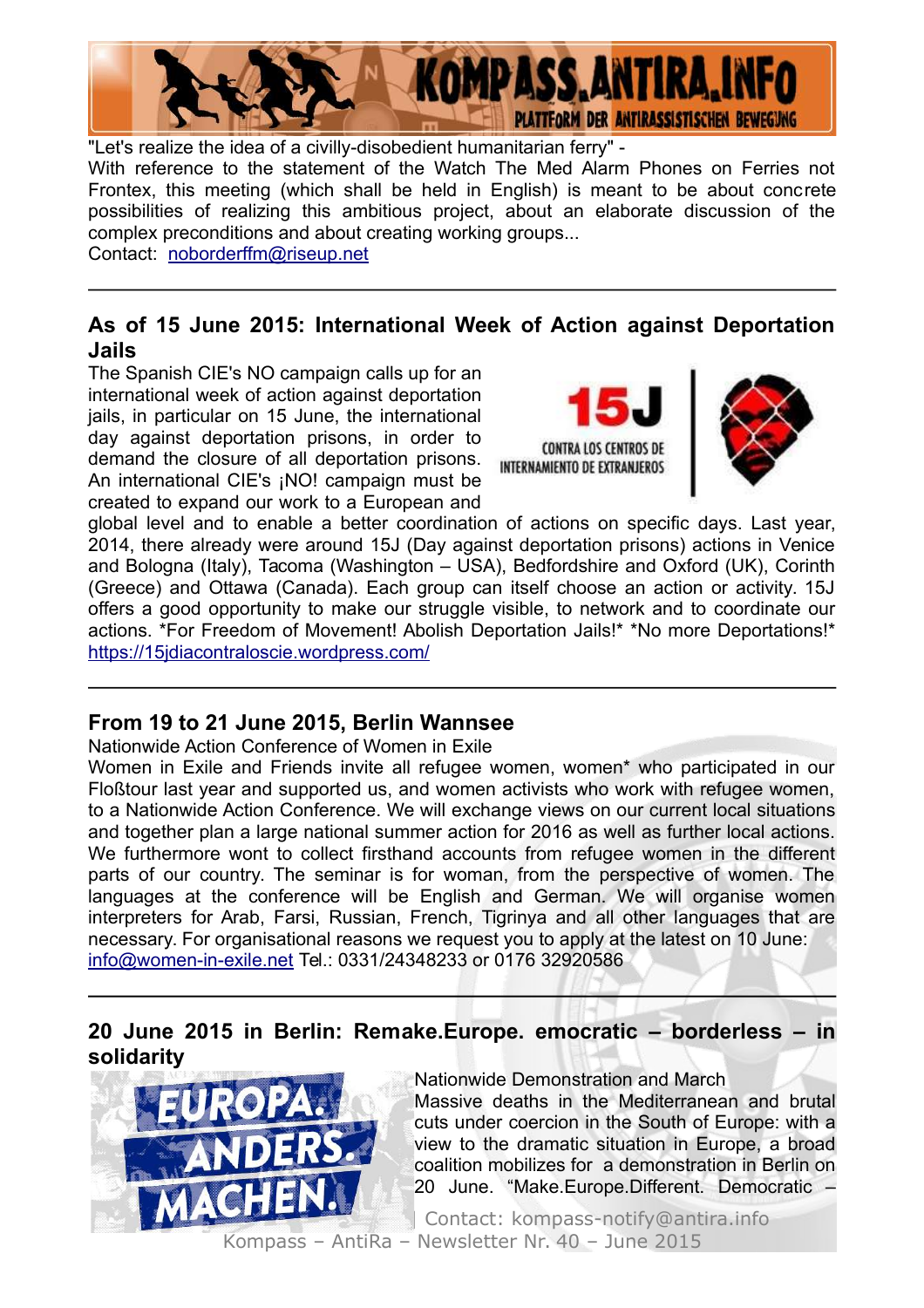

Solidary – Without Borders" is the motto. The coalition demands a fundamental change of direction in Europe, away from the "neo-liberal austerity and exclusion policy, towards a solidary Europe".

20 June is the International Day of the Refugee and simultaneously also the start of the Greece Solidarity Week called by the World Social Forum. With the demonstration on this day the coalition wishes to give a signal for the democratisation of Europe and against nationalist crisis solutions, as well as the neo-liberal policy of the Federal Government towards Greece. Similar demonstrations and actions will take place on the same day in several European capitals, among which Rome, London and Brussels.

Start of the demonstration, 1 p.m. at Berlin Oranienplatz, followed by a march to the Brandenburger Tor

The call is online in several languages: [http://europa-anders-machen.net/aufruf/europe](http://europa-anders-machen.net/aufruf/europe-remade-different-democratic-with-solidarity-without-borders)[remade-different-democratic-with-solidarity-without-borders](http://europa-anders-machen.net/aufruf/europe-remade-different-democratic-with-solidarity-without-borders)

#### **24 June 2015 in Mainz at 7 p.m. from the main station: Demonstration against the Conference of Ministers of the Interior**

No one needs the IMK – for Self-determination and Solidarity

From 24 to 26 June 2015 there is a meeting of the Ministers of the Interior of the Federal States with the current Federal Minister of the Interior De Maizère in Mainz. They will discuss the curtailment of the right of asylum, as well as deliberate and decide about the extension of powers of the police and the domestic intelligence service (Verfassungsschutz [VS]). We want to confront this with our own conception of a peaceful world that offers prospects to all people. We therefore call the public to participate in the actions against the Conference of Ministers of the Interior (IMK).

Our central theme is the asylum policy ...

Complete Call and more :<http://noimk2015.blogsport.de/>

#### **30th June in Essen**

Anti-racist Demonstration, 6pm main station Abolish European homecare and accommodation in camps! For global free movement and a good life for all! The day after there is the trial of the squatters of the european homecare in Essen.

## **MIGRATION AND LABOUR:**

In the last years in some cities appeared so called "MigrAr"-contact points (Migration und Arbeit / Migration and Labour). Meanwhile they extended to full time consulting offices (of "Fair Mobility") organized by labour unions. The service is meant more or less for southeast-European migrant workers. Above we mentioned the event in Hamburg at 13th June, it will be followed by an (internal) network meeting of the "MigrAr"-contact points which meet once a year.

In the following first a link to an interview about the "MigrAr"-contact point in Frankfurt as well as a reference to a regional conference about and against precarity. After this there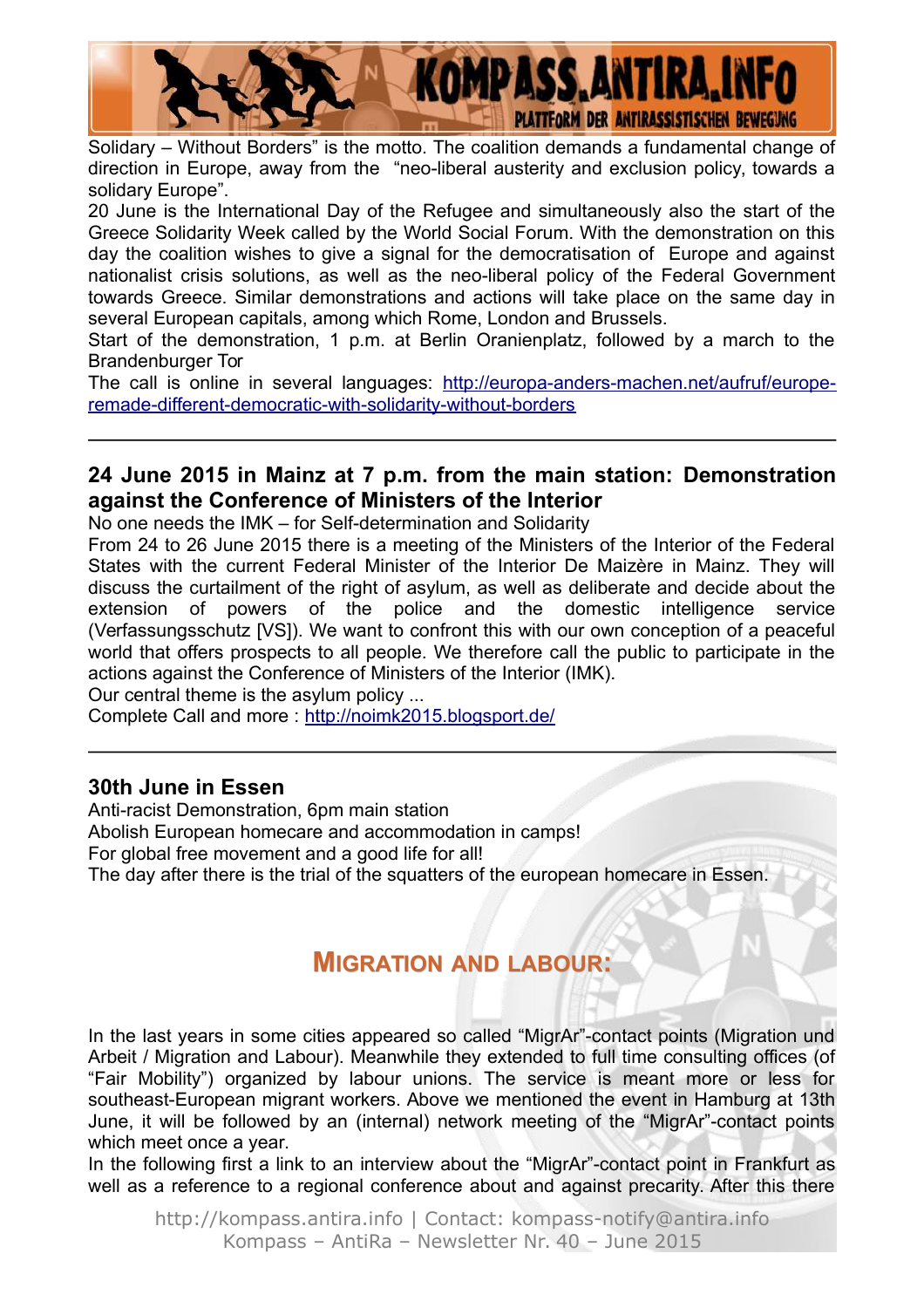

will be given a short info about the DGB (Confederation of German Trade Unions) project of "Fair Mobility". Finally two links about recent fights of migrant workers in Berlin (Mall of Shame) and in Frankfurt (Europaviertel). And the very last point can be found in the preview section: the reference to the process of Social Transnational Strike).

Interview about "MigrAr" Frankfurt:

[http://www.labournet.de/politik/gw/tarifpolitik/tarifdebatte/verkehrte-verhaltnisse-tariftreue](http://www.labournet.de/politik/gw/tarifpolitik/tarifdebatte/verkehrte-verhaltnisse-tariftreue-auf-hessisch-und-schwarz-grune-denkfehler-interview-mit-der-gewerkschaftlichen-anlaufstelle-migrar/)[auf-hessisch-und-schwarz-grune-denkfehler-interview-mit-der-gewerkschaftlichen](http://www.labournet.de/politik/gw/tarifpolitik/tarifdebatte/verkehrte-verhaltnisse-tariftreue-auf-hessisch-und-schwarz-grune-denkfehler-interview-mit-der-gewerkschaftlichen-anlaufstelle-migrar/)[anlaufstelle-migrar/](http://www.labournet.de/politik/gw/tarifpolitik/tarifdebatte/verkehrte-verhaltnisse-tariftreue-auf-hessisch-und-schwarz-grune-denkfehler-interview-mit-der-gewerkschaftlichen-anlaufstelle-migrar/)

Notice: 27.6. in Frankfurt from 10am in Gewerkschaftshaus Frankfurt

(Un-)sure prospects...What to do against precarious work- and living conditions in Frankfurt and Rhein/Main

Organized i.a. by Redaktion Express

#### <http://www.faire-mobilitaet.de/>

The Project "Fair Mobility" supports employees from the Middle- and East European states to enforce fair wages and working conditions at the German labour market ... For this aim among other things six first consulting points have been built up. There will be information for mobile employees about labour and social issues in their mother tongue. The consulting points work together with similar institutions of local agencies and are part of a nationwide operating network.

Infoflyer in many laguages:

[http://www.faire-mobilitaet.de/informationen/flyer/++co++2871acb8-ed87-11e4-a0bd-](http://www.faire-mobilitaet.de/informationen/flyer/++co++2871acb8-ed87-11e4-a0bd-52540023ef1a)

[52540023ef1a](http://www.faire-mobilitaet.de/informationen/flyer/++co++2871acb8-ed87-11e4-a0bd-52540023ef1a)

Labour disputes and successes: <http://www.faire-mobilitaet.de/erfolge>

Mall of shame: [https://berlin.fau.org/kaempfe/mall-of](https://berlin.fau.org/kaempfe/mall-of-shame)[shame](https://berlin.fau.org/kaempfe/mall-of-shame) [http://www.sozonline.de/2015/06/berlin](http://www.sozonline.de/2015/06/berlin-mall-of-shame/)[mall-of-shame/](http://www.sozonline.de/2015/06/berlin-mall-of-shame/)

Europaviertel Frankfurt:



[http://www.fnp.de/lokales/frankfurt/Unterstuetzung-fuer-geprellte-rumaenische-](http://www.fnp.de/lokales/frankfurt/Unterstuetzung-fuer-geprellte-rumaenische-Arbeiter;art675,1417820)[Arbeiter;art675,1417820](http://www.fnp.de/lokales/frankfurt/Unterstuetzung-fuer-geprellte-rumaenische-Arbeiter;art675,1417820)

## **REVIEW:**

#### **Anti Frontex Tage in Warschau, Rabat, London**

On the initiative of CISPM (Coalition Internationale des Sans-Papiers Migrant(e)s et Refugiées) and on occasion of the  $10<sup>th</sup>$  anniversary of the EU frontier protection agency FRONTEX over 100 people demonstrated at 22 May 2015 in Warshaw against the deadly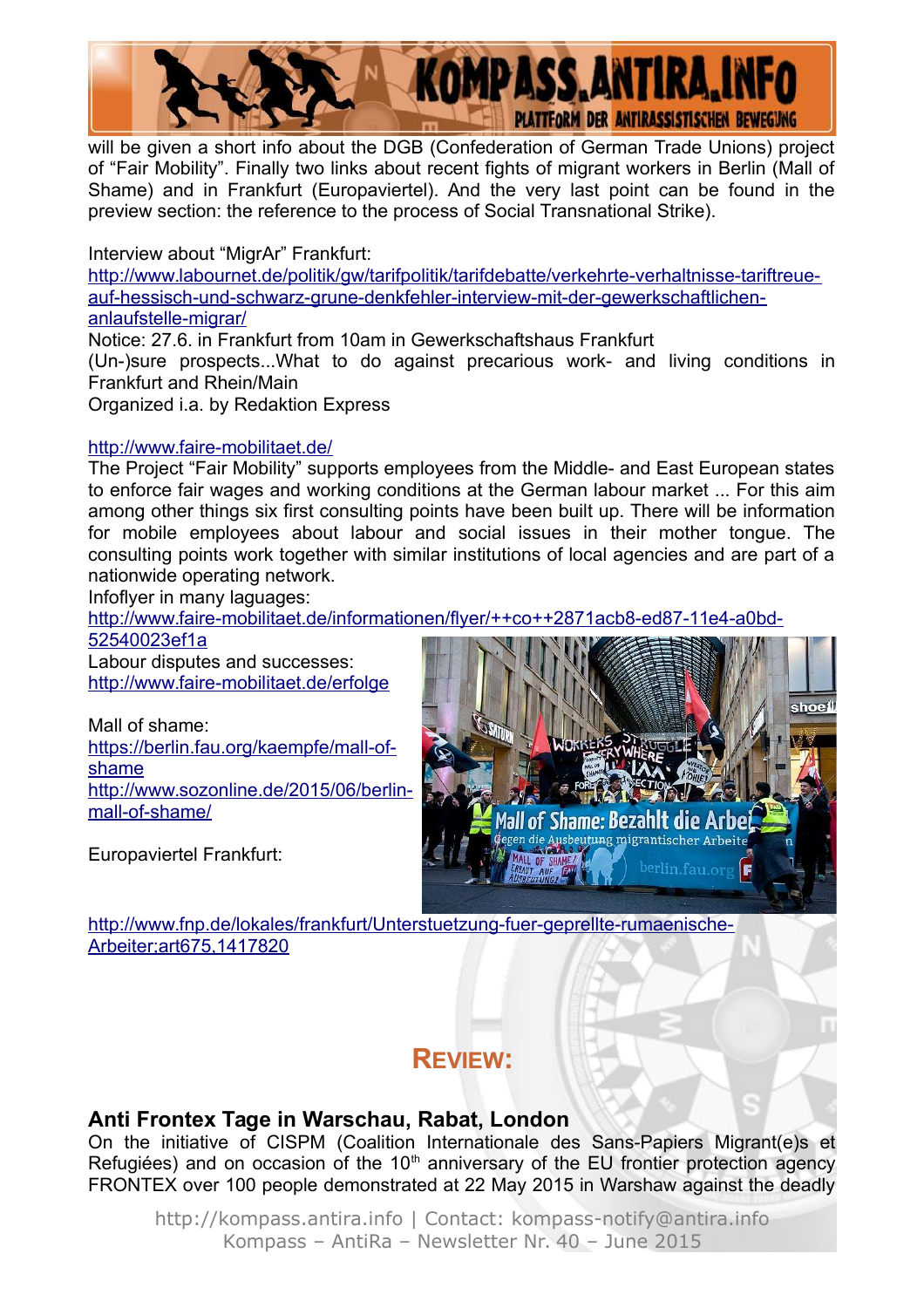

walls-up policy at the outer borders.

Similar manifestations took place at the same time in Morocco and other countries: Pictures and more information here:

<http://afrique-europe-interact.net/1298-0-Aktionen.html>



A video-clip about the action in London you can find here:

[http://www.theguardian.com/global/video/2015/may/19/no-borders-protesters-perform-die](http://www.theguardian.com/global/video/2015/may/19/no-borders-protesters-perform-die-in-at-london-st-pancras-video?CMP=share_btn_fb)[in-at-london-st-pancras-video?CMP=share\\_btn\\_fb](http://www.theguardian.com/global/video/2015/may/19/no-borders-protesters-perform-die-in-at-london-st-pancras-video?CMP=share_btn_fb)

### **Ohlauer School Berlin stays!**

The district is not allowed to evict the school. On Friday, 22.05.2015, the Berlin administrative court has decided in an expedited procedure that the Ohlauer school cannot be evicted for the time being, the legality of the arrangement is doubtful. In February, 24 people from Gerhardt- Hauptmann School lodged an objection against the eviction order of the district Friedrichshain-Kreuzberg. Order of the administrative court:

[https://asylstrikeberlin.files.wordpress.com/2015/05/beschluss\\_des\\_verwaltungsgericht\\_be](https://asylstrikeberlin.files.wordpress.com/2015/05/beschluss_des_verwaltungsgericht_berlin_zur_raeumung_ohlauer_strasse_-vg_1_l83_15.pdf) [rlin\\_zur\\_raeumung\\_ohlauer\\_strasse\\_-vg\\_1\\_l83\\_15.pdf](https://asylstrikeberlin.files.wordpress.com/2015/05/beschluss_des_verwaltungsgericht_berlin_zur_raeumung_ohlauer_strasse_-vg_1_l83_15.pdf)

#### **Again detention depending deportation in Büren – protest action**

Since 18th May deportation detainees are arrested in JVA Büren (NRW, federal state of North Rhine-Westphalia). The prison was closed in summer 2014 because of a European court decision. The jail is designed for 104 detainees, now 20 places are occupied. It is feared that because of the tightening of the asylum laws the number of prisoners will increase sharply.

Particularly the so called "small preventive detention" is an invitation to misuse and despotism. Following the law refugees can be detained up to 4 days without any reasons. Against the re-opening of the prison and the extension of detention depending deportation around 250 people have been demonstrating on the streets and in front of the JVA at 30 May 2015 in Büren.

More:<http://ausbrechen.antira.info/>

## **OUTLOOK:**

#### **Freedom Ferry am 6.9. aus Tunesien**

The Tunisian association La Terre pour Tous of the families of the missing Tunisian migrants, organizes on the 6th September FERRY FOR FREEDOM, an "illegal" depart from the Tunisian coasts to enact freedom of movement against the deadly effects of the Visa regime.

<https://www.lepotcommun.fr/pot/0nvqhh88>

http://kompass.antira.info | Contact: kompass-notify@antira.info Kompass – AntiRa – Newsletter Nr. 40 – June 2015